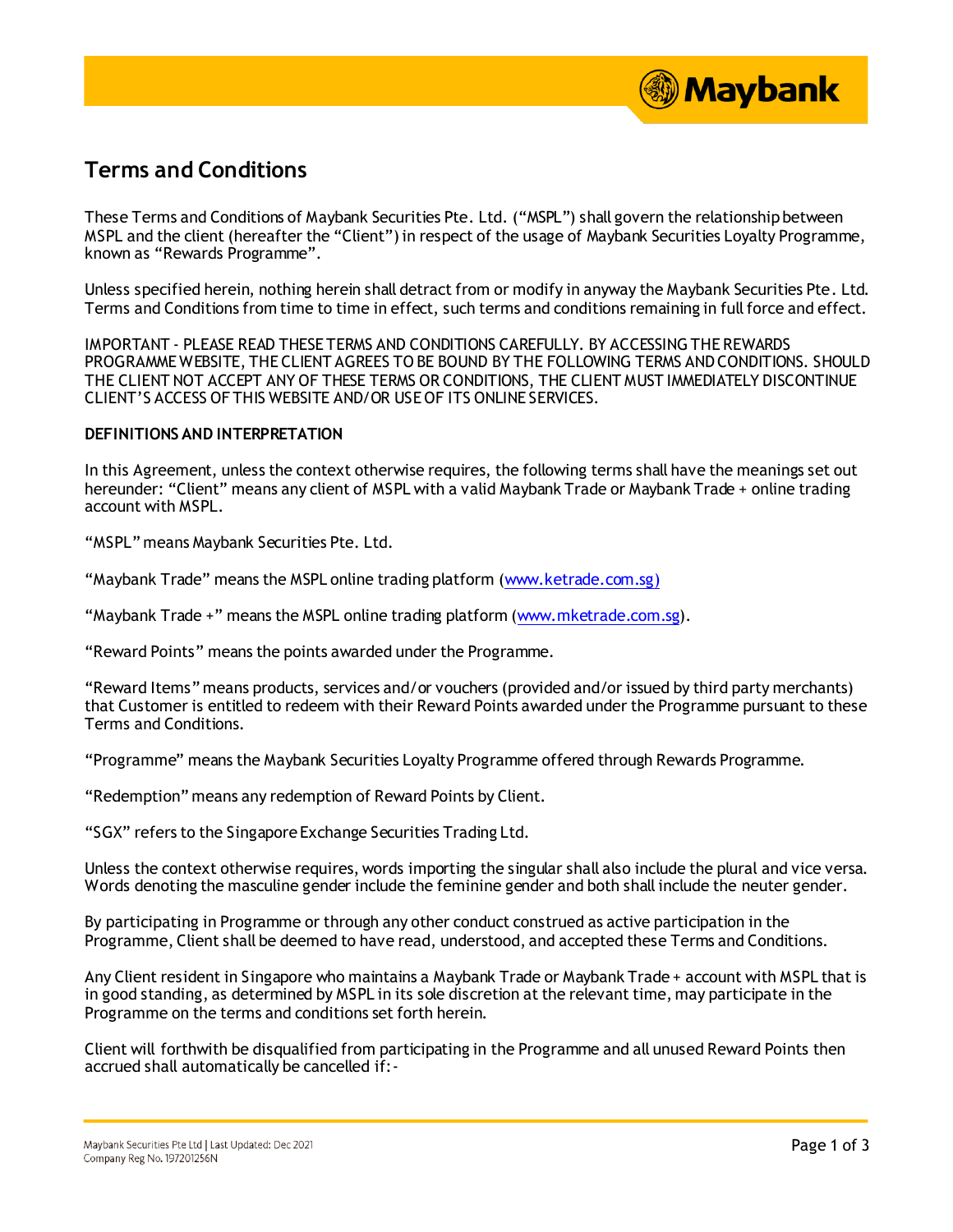

- (a) Client's account or relationship with MSPL is terminated, suspended or becomes delinquent at any time for any reason, whether by act or omission of Client, MSPL or SGX;
- (b) Client becomes a bankrupt;
- (c) MSPL deems Client to have abused the Programme in any manner whatsoever; or
- (d) Client has committed fraud or misrepresentation.

Upon cancellation, Reward Points shall cease to be valid and shall not be transferable to any other Client.

Reward Points are awarded by MSPL in MSPL's sole and absolute discretion based on the amount of online commissions and fees due to MSPL from Client's dealings/transactions with MSPL.

Unless otherwise specified, where Client is participating in any other promotion, discount or voucher programme by MSPL for any transaction, such transaction shall not entitle Client to any Reward Points.

Without prejudice to any of the Terms and Conditions herein, MSPL reserves all rights to withhold, cancel or amend, any of the Reward Points awarded to Client for any reason whatsoever in its sole and absolute discretion.

MSPL shall not be liable for any delay or failure or inaccuracy on its part in awarding Client Reward Points.

Reward Points awarded during any calendar year shall expire on the 31st of March in the following calendar year. All Reward Points not redeemed by their expiry date shall be automatically cancelled. MSPL may from time to time at its sole and absolute discretion, change the period of validity of the Reward Points and/or their date of expiry without prior notice to Client.

Reward Points are not redeemable for cash or credit and are not transferable. Clients whose Reward Points are cancelled or have expired in accordance with these Terms and Conditions shall not be entitled to any compensation.

Client may utilize Reward Points credited to his account for redemption of Reward Items by submitting a redemption request via Rewards Programme. The type, kind and value of each of the Reward Items that Client is entitled to redeem and the corresponding Reward Points required for its redemption may be amended, modified or withdrawn from time to time by MSPL without notice to the Client in MSPL's sole and absolute discretion.

Upon receipt of the redemption request, MSPL shall send the Reward Items to the address of Client last known to MSPL by ordinary mail and MSPL shall not be liable or responsible for any loss, failure of delivery to, or failure to receive by, the Client of any Reward Item.

By submitting his request to redeem any Reward Item, the Client consents to MSPL disclosing Client's name, delivery address and contact information to the relevant third party merchants.

Reward Points belonging to other Clients may not be combined for the purposes of Reward Item redemption.

Redemptions by Client are irreversible and irrevocable.

MSPL makes no representation or warranty to Client as to any redeemed Reward Item that such Reward Item is free from defect, failure or interruption or is fit for Client's purposes or meets any quality or standard and all such warranties and conditions (whether implied by statute or otherwise) are excluded under these Terms and Conditions to the fullest extent permitted by law.

Client hereby acknowledges that Client has relied and relies solely on Client's own investigation and judgment in redeeming any Reward Item. Client shall be fully responsible for the redeemed Reward Items and their use and shall not hold MSPL liable for any loss or damages suffered by Client arising in connection with the Reward